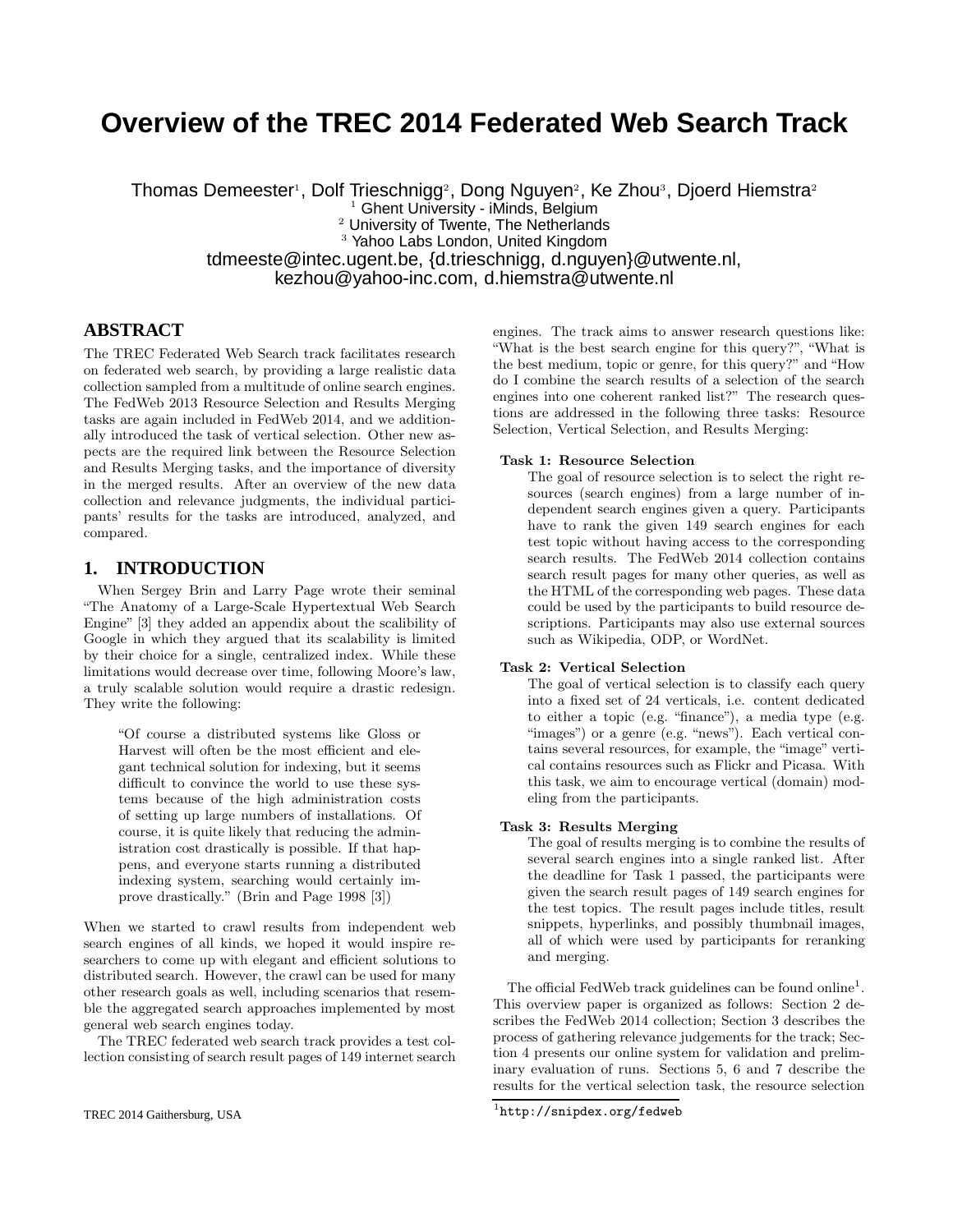| Vertical       | $#$ Resources  |
|----------------|----------------|
| Academic       | 17             |
| Video          | 11             |
| Photo/Pictures | 11             |
| Health         | 11             |
| Shopping       | 10             |
| <b>News</b>    | 10             |
| General        | 8              |
| Encyclopedia   | 8              |
| $\rm Sports$   | 7              |
| Kids           | 7              |
| Q&A            | 6              |
| Games          | 6              |
| Tech           | 5              |
| Recipes        | 5              |
| Jobs           | 5              |
| <b>Blogs</b>   | 4              |
| Software       | 3              |
| Social         | 3              |
| Entertainment  | 3              |
| Travel         | $\overline{2}$ |
| Jokes          | $\overline{2}$ |
| <b>Books</b>   | $\overline{2}$ |
| Audio          | $\overline{2}$ |
| Local          | 1              |

Table 1: Vertical statistics

task and the results merging task, respectively; Section 8 gives a summary of this year's track main findings.

### **2. FEDWEB 2014 COLLECTION**

Similar to last year the collection for the FedWeb track consisted of a sample crawl and a topic crawl for a large number of online search engines. The sample crawl consists of sampled search engine results (i.e. the snippets from the first 10 results) and downloads of the pages these snippets refer to. The snippets and pages can be used to create a resource description for each search engine, to support vertical and resource selection. The topic crawl is used for evaluation and consists of only the snippets for a number of topic queries. In contrast to last year, in which also the pages of the topic queries were available, we provided only the snippets of the topics to make the tasks more realistic.

Where possible we reused the list of search engines from the 2013 track, ending up with a list of 149 search engines which were still available for crawling. We doubled the number of sample queries to 4000, to allow for more precise resource descriptions. Similar to last year the first set of 2000 queries were based on single words sampled from different frequency bins from the vocabulary of the ClueWeb09-A collection. These correspond to the sample queries issued in 2013. The second set of 2000 queries is different for each engine and consists of random words sampled from the language model obtained from the first 2000 snippets.

Table 1 lists the number of resources (search engines) per vertical. Appendix A lists the engines used this year.

### **3. RELEVANCE ASSESSMENTS**

In this section, we describe how the test topics were chosen and how the relevance judgments were organized. We also visualize the distribution of relevant documents over the different test topics, and over the various verticals.

### **3.1 Test Topics**

We started from the 506 topics gathered for FedWeb 2013 [5], leaving out the 200 topics provided to the FedWeb 2013 participants. From the remaining 306 topics, we selected 75 topics as follows. We first assigned labels of the most likely vertical intents to each of the topics (based on intuition and query descriptions). We then manually selected these 75 topics such, that most of the topics would potentially target other verticals than just general web search engines, where even the smallest verticals had at least one dedicated topic (e.g., Jokes, or Games), and with more emphasis on the larger verticals (see Appendix A). The pages from all resources were entirely judged for 60 topics, randomly chosen among the 75 selected ones. The first 10 fully annotated topics were used for the online evaluation system (see Section 4), and the remaining 50 are the actual test topics (see Appendix B).

For the previous (2013) edition of the track, we had the top 3 snippets from each search engine for each of the candidate topics judged first, on which we based the choice of evaluation topics, and which provided the starting point for writing out the narratives providing the annotation context. This year, we decided not to do any snippet judgments, and instead, to spend our resources on judging 10 extra topics. We manually created the narratives by quickly going through the results, and in consultation with the assessors. An example of one of the test topics is given below, with the query terms, description, and narrative, which were all shown to the assessors. Each topic was judged by a single assessor, in a random order, where we had contributions from 10 hired assessors. The assessors are all students in various fields, such that we had the liberty of assigning specialized queries to specialized assessors. For example, the topic given below was entirely judged by a medical student.

```
<topic id="7215">
  <query>squamous cell carcinoma</query>
  <description>You are looking for information about
   Squamous Cell Carcinoma (skin cancer).
  </description>
  <narrative>You have been diagnosed with squamous cell
   carcinoma. You are looking for information, including
    treatments, prognosis, etc. Given your medical
   background (you are a doctor), you want to search
   the existing literature in depth, and are most
   interested in scientific results.
  </narrative>
</topic>
```
#### **3.2 Relevance Levels**

The same graded relevance levels were used as in the Fed-Web 2013 edition, taken over from the TREC Web Track<sup>2</sup>: Non (not relevant), Rel (minimal relevance), HRel (highly relevant), Key (top relevance), and Nav (navigational). Based on the User Disagreement Model (UDM), introduced in [4],

 $^2$ http://research.microsoft.com/en-us/projects/ trec-web-2013/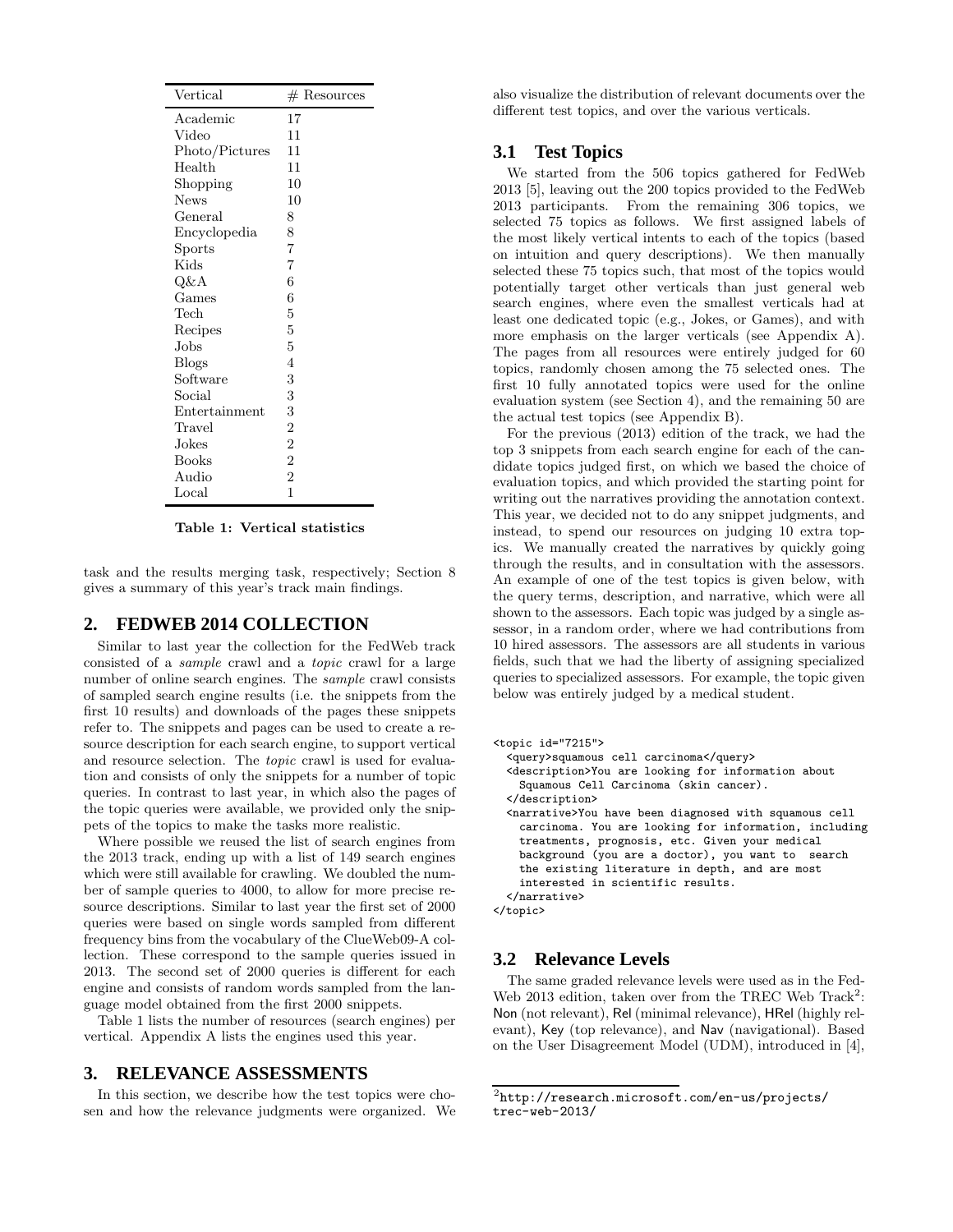the following weights are assigned to these relevance levels:

$$
w_{\text{Non}} = 0.0
$$
  
\n
$$
w_{\text{Rel}} = 0.158
$$
  
\n
$$
w_{\text{HRel}} = 0.546
$$
  
\n
$$
w_{\text{Key}} = 1.0
$$
  
\n
$$
w_{\text{Nav}} = 1.0
$$

These were estimated from a set of double annotations for the FedWeb 2013 collection, which has, by construction, comparable properties to the FedWeb 2014 dataset.

For evaluating the quality of a set of 10 results as returned by the resources in response to a test topic, we use the relevance weights listed above to calculate the Graded Precision (introduced by [11] as the generalized precision). This measure amounts to the sum of the relevance weights associated with each of the results, divided by 10 (also for resources that returned less than 10 results).

We now provide some insights into how the most relevant documents are distributed, depending on the test topics and among the different verticals. Fig. 1 shows, for each test topic, the highest graded precision as found among all resources. The figure can thus be interpreted as a ranking of the topics from 'easy' to 'difficult', with respect to the set of resources in the FedWeb 2014 system. For example, for the leftmost topic 7252, one resource managed to return 10 Key results (not taking into account duplicate results). The query welch corgi targeted broad information, including pictures and videos, on Welsh corgi dogs. For the rightmost topic 7222, no Key results were returned, although a number of HRel results were. The query route 666 appeared to be rather ambiguous, and the narrative specified a specific need only (reviews/summaries of the movie).

Next, we selected for each topic the best resource (i.e., with highest graded precision) within each of the verticals, and created a boxplot by aggregating over the verticals. The result is shown in Fig. 2. We see that the best resource (depending on the queries) from the General search engines achieves the highest number of relevant results (and/or the results with the highest levels of relevance), followed by the Blogs, Kids, and Video verticals.

#### **4. PRELIMINARY ONLINE EVALUATION**

During the last couple of weeks before the submission deadline for the different tasks, we opened up an online platform where participants could test their systems under preparation. By submitting a preliminary run to this system, the runs were validated by checking if they adhere to the TREC format, and the main evaluation metrics were returned. The evaluation metrics returned were based on 10 test queries, i.e., as described above, those 10 that were fully annotated but not used for the actual evaluation. Figure 3 shows a screenshot of the online system.

Multiple participants indeed used this system, and we kept track of the different submitted runs. More than 500 runs were validated and tested online before the official submission deadline. Figure 4 shows the main evaluation metrics (F1 for Vertical Selection, and nDCG@20 for both Resource Selection and Results Merging) for the valid runs among the online trial submissions. These metrics are the results with respect to the 50 evaluation topics, not including the 10 test topics for which the participants received the intermediate results (and towards which their systems might have

| FedWeb'14 results merging       |         |        |            |                           |
|---------------------------------|---------|--------|------------|---------------------------|
|                                 |         |        |            |                           |
| Results after duplicate removal |         |        |            |                           |
| RunID (file name)               | nDCG@20 | P@10   | <b>ERR</b> |                           |
| run05.less                      | 0.6926  | 0.8700 | 0.4615     |                           |
| rm_result_v3_5                  | 0.6926  | 0.8700 | 0.4615     | WWW<br>Fed                |
| rm_merge_9_13_11.txt            | 0.6926  | 0.8700 | 0.4615     |                           |
| rm merge 9 13 12.txt            | 0.6900  | 0.8700 | 0.4614     |                           |
| rm merge 9 13 6.txt             | 0.6896  | 0.8800 | 0.4615     | Upload a new run          |
| rm_merge_9_13_15.txt            | 0.6895  | 0.8700 | 0.4614     |                           |
| rm_merge_9_12_22.txt            | 0.6892  | 0.8900 | 0.4473     | File to upload:<br>Browse |
|                                 |         |        |            |                           |

Figure 3: Screen shot of the online evaluation system.

been tuned). We did not try to link trial runs to specific participants, although we noticed that the same team often submitted consecutive runs to the system, either for a range of different techniques, or maybe to determine suitable values for model hyperparameters. For the Vertical Selection task, there is an overall increase in effectiveness of the systems, although the last runs seem to perform worse. For the Resource Selection task, the best run was found early on in the chronological order. For the Results Merging tasks more than half of the runs perform almost equally well, around nDCG@20≈0.3, although few runs perform better, which might be explained by the fact that participants over-trained their systems on the 10 test queries of the online system.

# **5. VERTICAL SELECTION**

# **5.1 Evaluation**

We report the precision, recall and F-measure (primary metric) of the submitted vertical selection runs in Table 2. The primary vertical selection evaluation metric is the Fmeasure (based on our own implementation). The methodology of how we obtain the vertical relevance can be referred to the  $(GMR + II)$  approach described in [18]. Basically, the relevance of a vertical for a given query is determined by the best performing resource (search engine) within this vertical. More specifically, the relevance is represented by the maximum graded precision of its resources. For the final evaluation, the binary relevance of a vertical is determined by a threshold: a vertical for which the maximum graded precision is 0.5 or higher, is considered relevant. This threshold was determined based on data analyses, such that for most queries there is a small set of relevant verticals. If for a given query, no verticals have exceeded this threshold, we use the top-1 vertical with the maximal relevance as the relevant vertical.

# **5.2 Analysis**

Seven teams participated in the vertical selection task, with a total of 32 system runs. The four best performing runs based on the F-measure (ICTNETVS07, esevsru, esevs and ICTNETVS02) were submitted by East China Normal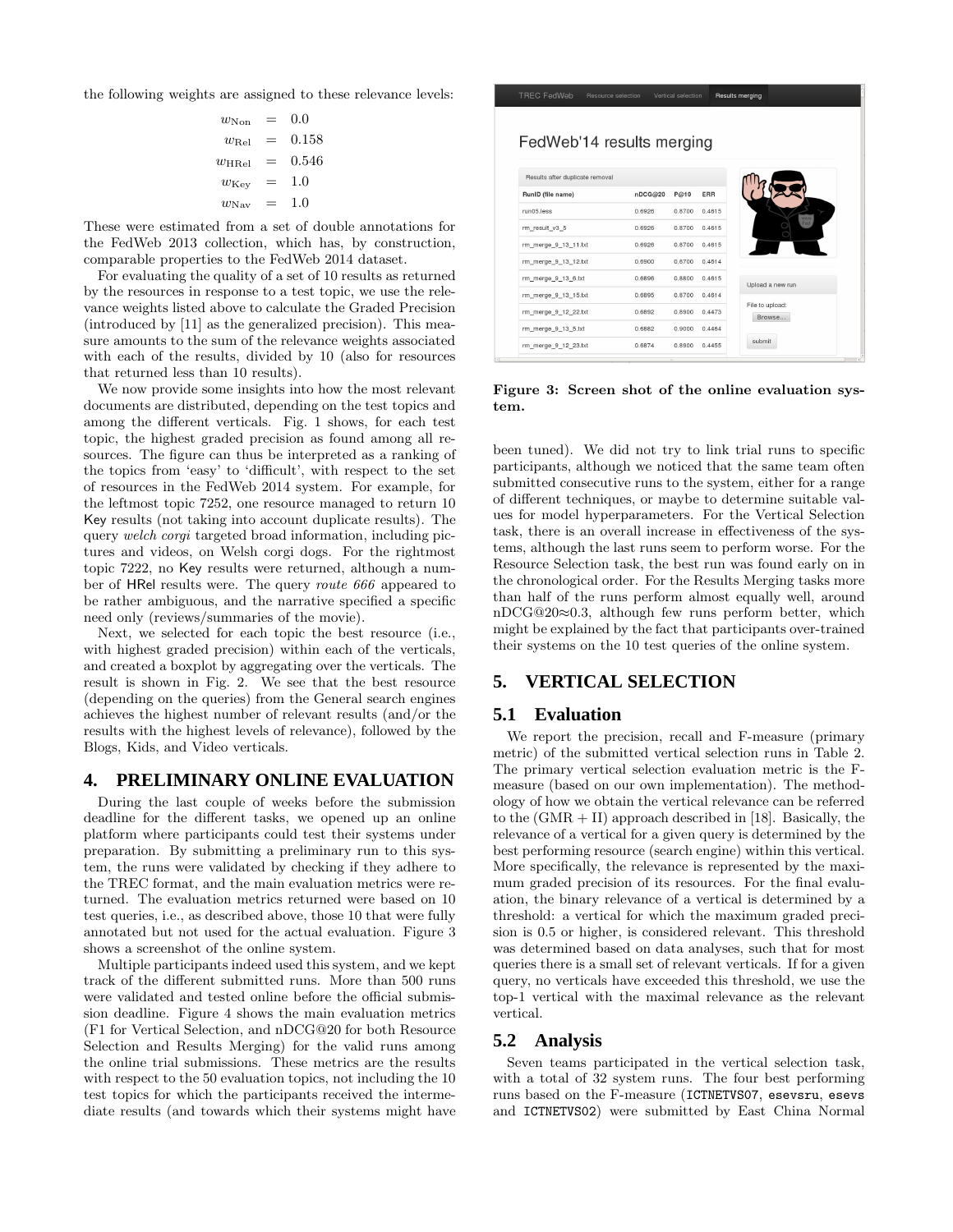

Figure 1: Graded relevance of the best resource per topic, for all 50 test topics.



Figure 2: Highest graded relevance among all resources within a vertical, over all 50 test topics.

University (ECNUCS) and Chinese Academy of Sciences, Inst. of Computing Technology (ICTNET). Interestingly, the top-1 run (ICTNETVS07) utilized the documents as the sole source of evidence in selecting verticals while all the other top runs exploited external resources, such as Google API, WEKA or KDD 2005 data.

# *Chinese Academy of Sciences (ICTNET) [8]*

For the task of Vertical Selection, ICTNET submitted a number of high-scoring runs, including the overall best performing run (ICTNETVS07). Several strategies were proposed. For ICTNETVS1, they calculated a term frequency based similarity score between queries and verticals. They also explored using random forest classification to score verticals

### **5.3 Participant Approaches**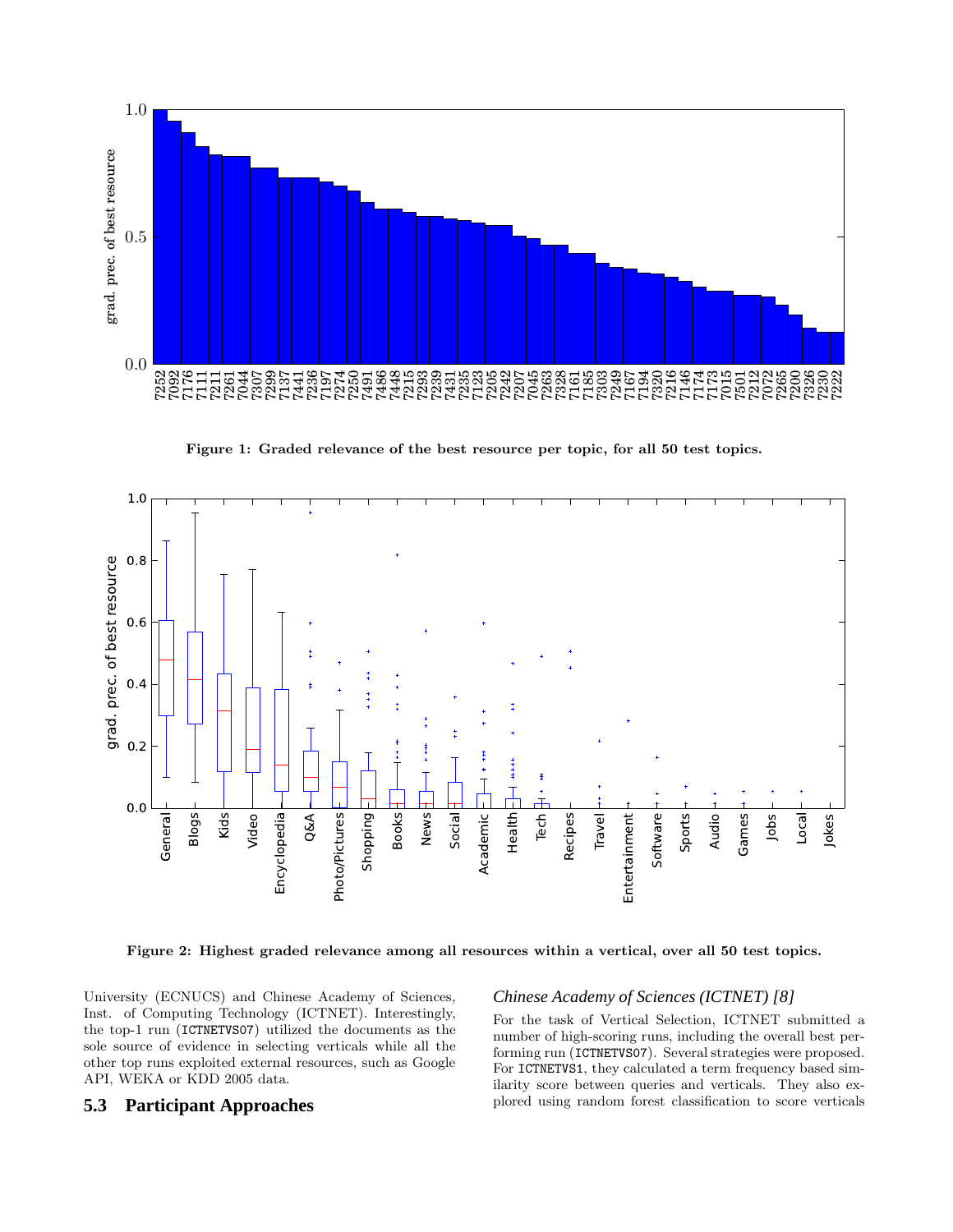

Figure 4: Main metrics per task, for the trial runs, in the order as submitted to the online evaluation system.

(run ICTNETVS02), whereby expanded query representations based on results from the Google Custom Search API were used. They further used a model to calculate the similarity between a vertical (represented by a small portion of the available documents) and the expanded query representation, based on Latent Semantic Indexing (LSI) to score verticals (with run ICTNETVS03). They also submitted a number of runs with variations and/or combinations of these methods (ICTNETVS04, ICTNETVS05, ICTNETVS06). For ICT-NETVS07, the best run for this task, they used a borda fuse combination of 3 methods, based on frequent term ranks in the given documents.

#### *East China Normal University (ECNUCS) [10]*

East China Normal University introduces the Search Engine Impact Factor (SEIF), a query-independent measure of a search engine's impact, estimated in two different ways: 1) using external data from comScore, a company providing marketing data and analytics to web pages of many enterprises and publishers; and 2) using the TREC 2013 dataset and its relevance judgments. Their best vertical selection run (esevsru) was the overall second best. It combines three methods: 1) matching WordNet synonyms for queries and verticals, 2) training a classifier on the KDD Cup 2005 Internet user search query classification dataset [12], and 3) the search engine categories provided by FedWeb. Their other runs are based on a single, or combination of two of the above methods.

#### *University of Delaware (udel) [1]*

Both submitted runs are based on the resource selection run udelftrsbs, whereby the baseline udelftvql ranks verticals according to the number of resources in the corresponding resource selection run, and for udelftvqlR some verticalspecific rule-based modifications were done (e.g., to require the presence of interrogative words for the Q&A vertical), resulting in a significant increase in the F-measure.

#### *Drexel University (dragon) [16]*

Drexel University's approach for vertical selection was based on their resource selection methodology. To select only a subset of verticals from the vertical ranking, they set a fixed cut-off threshold 0.01 on the normalized vertical score. This fixed threshold also resulted in high recall and low precision while the CRCS approach (drexelVS1) performed the best.

#### *University of Stavanger (NTNUiS) [2]*

Their vertical selection runs were directly based on their resource selection runs. In particular, they applied a threshold on the relevance scores of the individual resources and selected all verticals containing a resource that passed a threshold. The NTNUiSvs2 run, based on their best performing resource selection run, performed best.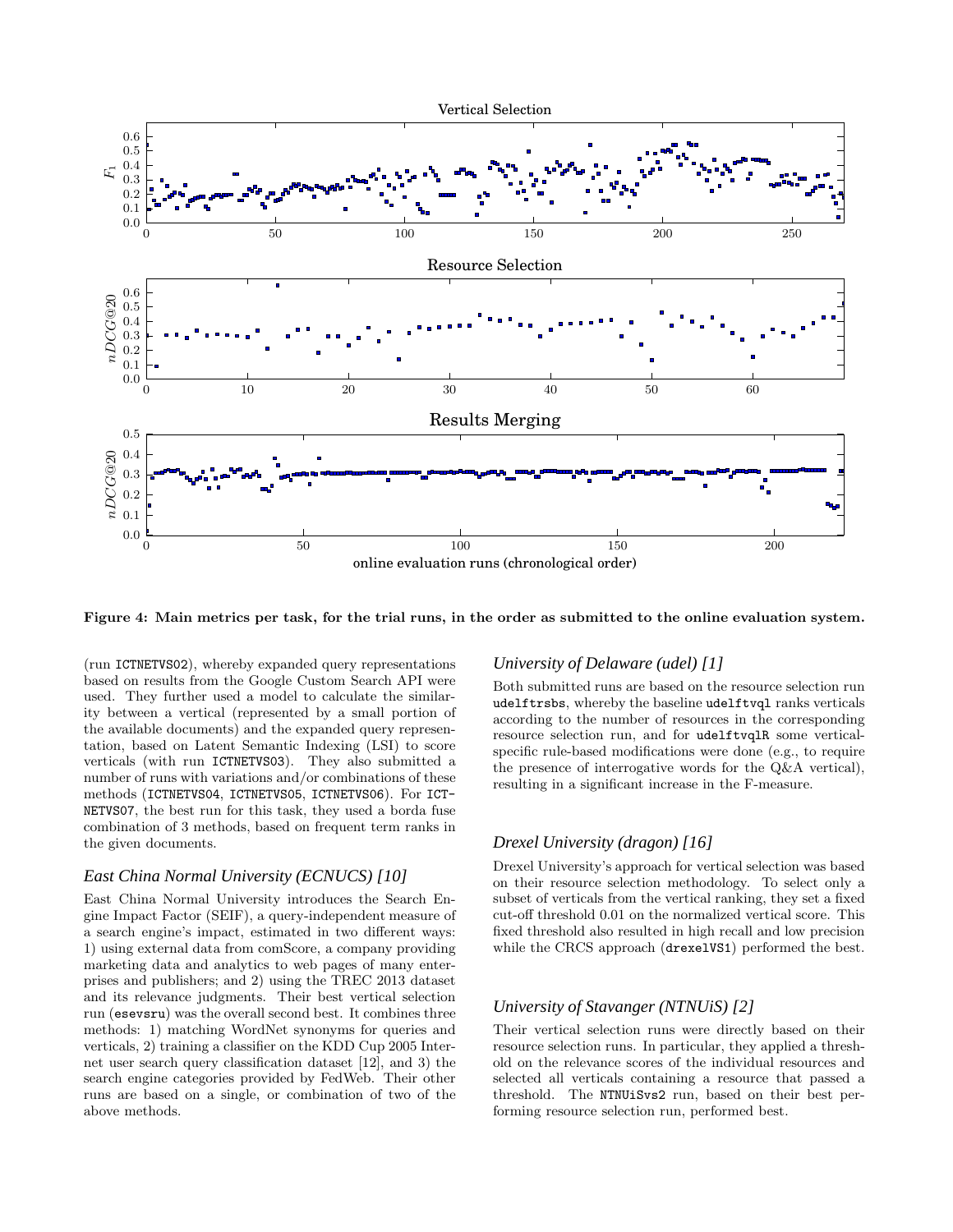| Group ID      | Task 2: Vertical Selection<br>Run ID | Precision | Recall      | F-measure | Resources Used                                      |
|---------------|--------------------------------------|-----------|-------------|-----------|-----------------------------------------------------|
|               |                                      |           |             |           |                                                     |
|               | ekwma                                | 0.054     | 0.120       | 0.069     | snippets, wordnet                                   |
|               | esevs                                | 0.398     | 0.586       | 0.438     | snippets, trec 2013 dataset, kdd 2005               |
| <b>ECNUCS</b> | esevsru                              | 0.388     | 0.598       | 0.440     | snippets, trec 2013 dataset, kdd 2005               |
|               | esvru                                | 0.276     | 0.439       | 0.297     | snippets, kdd 2005, google search                   |
|               | svmtrain                             | 0.338     | 0.425       | 0.338     | snippets, kdd 2005, google search                   |
|               | ICTNETVS02                           | 0.292     | 0.790       | 0.401     | documents, Google API, WEKA                         |
|               | ICTNETVS03                           | 0.276     | 0.410       | 0.298     | snippets, documents, Google API, NLTK, GENSIM       |
|               | ICTNETVS04                           | 0.427     | 0.392       | 0.377     | snippets, documents, Google API, NLTK, GENSIM, WEKA |
| <b>ICTNET</b> | ICTNETVS05                           | 0.423     | 0.365       | 0.359     | snippets, documents, Google API, NLTK, GENSIM, WEKA |
|               | ICTNETVS06                           | 0.258     | 0.673       | 0.344     | documents, Google API, WEKA                         |
|               | ICTNETVS07                           | 0.591     | 0.545       | 0.496     | documents                                           |
|               | ICTNETVS1                            | 0.230     | 0.638       | 0.299     | snippets, documents                                 |
| <b>NTNUiS</b> | NTNUiSvs2                            | 0.157     | 0.406       | 0.205     | snippets, documents                                 |
|               | NTNUiSvs3                            | 0.145     | 0.281       | 0.177     | snippets, documents                                 |
|               | ULuganoCL2V                          | 0.117     | 0.983       | 0.197     | documents, SentiWordNet Lexicon                     |
| ULugano       | ULuganoDFRV                          | 0.117     | 0.983       | 0.197     | documents                                           |
|               | ULuganoDL2V                          | 0.117     | 0.983       | 0.197     | documents, SentiWordNet Lexicon                     |
|               | UPDFW14v0knm                         | 0.076     | 1.000       | 0.138     | documents                                           |
|               | UPDFW14v0nnm                         | 0.076     | 1.000       | 0.138     | documents                                           |
| <b>UPD</b>    | UPDFW14v0pnm                         | 0.076     | 1.000       | 0.138     | documents                                           |
|               | UPDFW14v1knm                         | 0.076     | 1.000       | 0.138     | documents                                           |
|               | UPDFW14v1nnm                         | 0.076     | 1.000       | 0.138     | documents                                           |
|               | UPDFW14v1pnm                         | 0.076     | 1.000       | 0.138     | documents                                           |
|               | drexelVS1                            | 0.240     | 0.506       | 0.284     | documents                                           |
|               | drexelVS2                            | 0.159     | 0.824       | 0.233     | documents                                           |
|               | drexelVS3                            | 0.134     | 0.960       | 0.212     | documents                                           |
| dragon        | drexelVS4                            | 0.134     | 0.960       | 0.212     | documents                                           |
|               | drexelVS5                            | 0.163     | 0.824       | 0.244     | documents                                           |
|               | drexelVS6                            | 0.171     | 0.729       | 0.251     | documents                                           |
|               | drexelVS7                            | 0.189     | $\rm 0.732$ | 0.271     | documents                                           |
|               | udelftvql                            | 0.167     | 0.852       | 0.257     | documents                                           |
| udel          | udelftvqlR                           | 0.236     | 0.680       | 0.328     | documents                                           |
|               |                                      |           |             |           |                                                     |

Table 2: Results for the Vertical Selection task.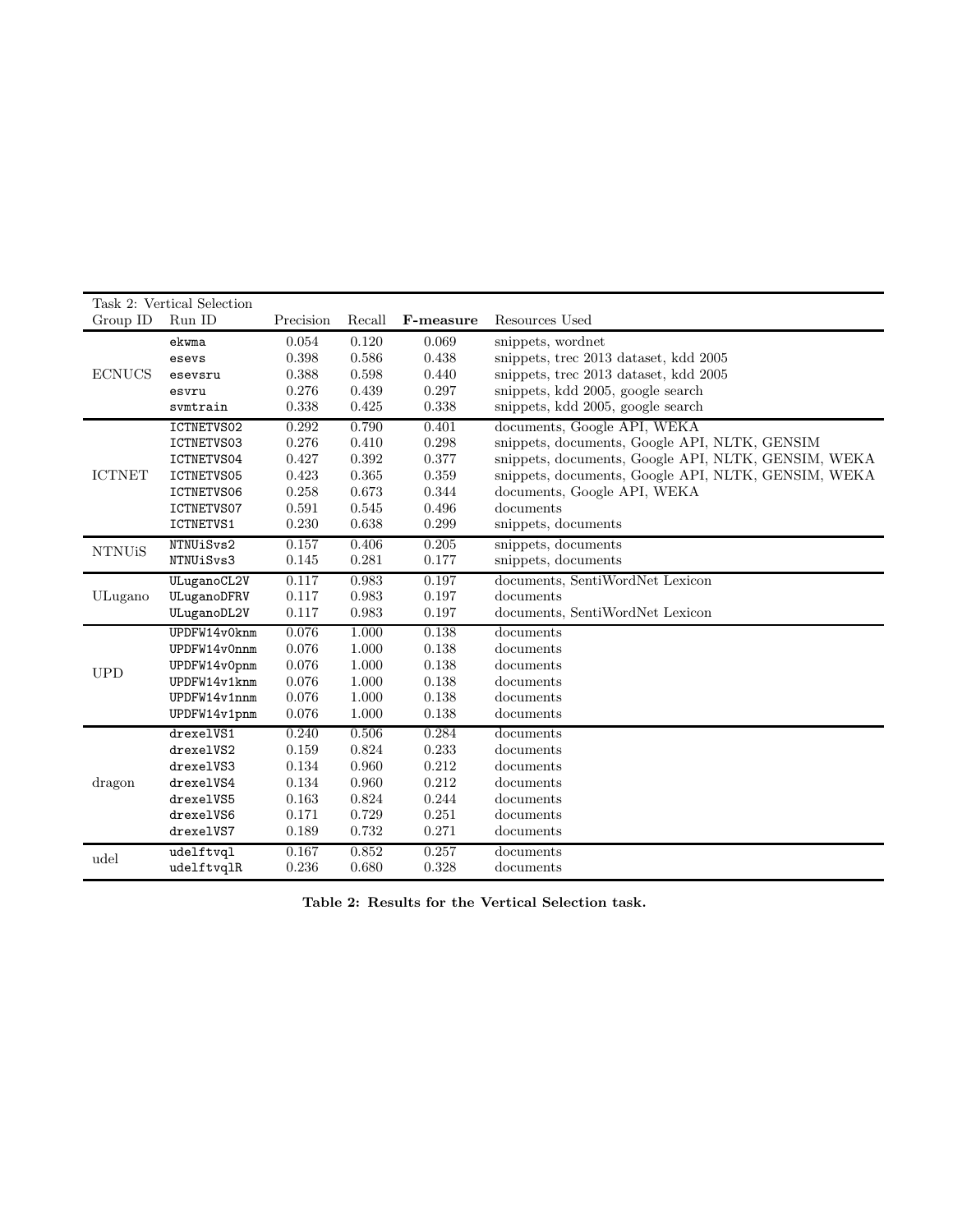# *University of Lugano (ULugano) [7]*

The vertical selection runs they submitted were simply a direct derivation from their resource selection runs. Basically, for each of the resource selection run, they simply aggregated the resource selection scores of the resources within each vertical and did not set any thresholds on the number of selected verticals. Therefore, this resulted in the high recall and low precision of all their vertical selection runs.

### *University of Padova (UPD) [6]*

The University of Padova's participation aimed at the investigation of the effectiveness of the TWF.IRF weighting algorithm in a Federated Web search setting. TWF.IRF, Term Weighted Frequency times Inverse Resource Frequency, is a recursive weighting scheme originally proposed for hybrid hierarchical peer-to-peer networks. The University of Padova looked into the influence of stemming and stopwords. Their results indicate that stemming has no significant effect on TWF.IRF effectiveness, and that overall the TWF.IRF approach is not highly effective for vertical selection.

# **6. RESOURCE SELECTION**

#### **6.1 Evaluation**

We report the nDCG@20 (primary metric), nDCG@10, nP@1 and nP@5 of the submitted resource selection runs in Table 3. The primary evaluation metric is nDCG@20 (using the implementation of ndcg\_cut.20 in trec\_eval). The relevance of a resource for a given query is obtained by calculating the graded precision (see Section 3.2) on the top 10 results. These values are used as the nDCG gain values, for convenience with trec\_eval scaled by a factor of 1000. Thus, this metric takes the ranking of resources into account and the graded relevance of the documents in the top 10 of each resource, but not the ranking of documents within the resources.

We also report  $nP@1$  and  $nP@5$  (normalized graded precision at  $k=1$  and  $k=5$ ). Introduced in the FedWeb 2013 track [5], the normalized graded precision represents the graded precision of the top ranked  $k$  resources, normalized by the graded precision of the best possible  $k$  resources for the given topic. Compared to nDCG, this metrics ignores the ranking of the resources within the top  $k$ . For example, nP $@1$ denotes the graded precision of the highest ranked resource, divided by the highest graded precision by any of the resources for that topic.

#### **6.2 Analysis**

This year, 10 teams participated in the resource selection task, with a total of 44 runs. The four best performing runs based on nDCG@20 (ecomsvz, ecomsv, eseif and ecomsvt) were all submitted by East China Normal University (EC-NUCS). These runs only make use of result snippets, and their ranking strategies are based for an important part on the Search Engine Impact Factor. In addition, three of these runs (ecomsvz, ecomsv and ecomsvt) make use of external resources (Google Search, data from KDD 2005). Interestingly, their eseif run is a static, query-independent ranking based on data from the Fedweb TREC 2013 task. The top 5 resources of their static run are: Yahoo Screen, Yahoo Answers, AOL Video, Kidrex and Ask. The second team, info\_ruc, used query extension based on Google,

and matched queries with resources, based on a topic model representation, whereby a snippet-based topic model proved consistently better than one based on full web documents.

# **6.3 Participant Approaches**

#### *East China Normal University (ECNUCS) [10]*

Their resource selection runs outperform the runs from other participants by a big margin. For their best run (ecomsvz), several techniques were combined to score resources for each query. The Search Engine Impact Factor (see ECNUCS' vertical selection submissions) has the biggest contribution to performance improvements, besides the vertical selection results, tf-idf features, and a semantic similarity score. The indivitual contributions from these methods are explored in the other submitted runs.

#### *Renmin University of China (info\_ruc) [15]*

The team info ruc used two different LDA topic distributions for its resource selection runs. For the runs FW14DocsX  $(X=50, 75, 100)$ , they performed an LDA analysis over the whole set of sampled documents, after which the topic distribution of each resource was determined as the average distribution of its documents. For the runs FW14SearchX, they merged all sampled snippets into one big document, and used these to infer LDA topics from. X represents the number of topics used. Each query was expanded using the Google Search API, and its topic distribution vector was determined, after which the similarity between the query and resource representation was used to rank resources. The results show that all snippet based runs FW14SearchX outperform the sample documents based runs FW14DocsX, and resulted in the overall second best set of runs for this task (after the ECNUCS runs). For the snippets, 50 topics were the better choice, against 100 topics for the documents.

#### *Chinese Academy of Sciences (ICTNET) [8]*

ICTNET used various approaches for this task. For their first run (ICTNETRS01), they used a straightforward IR setup, based on indexing the provided sample documents, to score a resource, thereby giving more weight to higher ranked results. This run performed very low, but augmenting the method with the (highly successful) vertical selection results, resulted in a much better effectiveness (runs ICTNETRS02 and ICTNETRS07). Further runs use a text classification strategy (ICTNETRS03) and LSI (ICTNETRS04), including the resources' pagerank for the latter. These approaches are similar to the corresponding vertical selection approaches (including the query expansion part). ICTNET's most successful resource selection runs use the LSI model (with pagerank), together with the vertical selection results (ICTNETRS05 and ICTNETRS06).

# *Drexel University (dragon) [16]*

In total 7 runs were submitted and the aim was to evaluate a variety of existing resource selection approaches from the existing literatures, namely ReDDE, ReDDE.top, CRCSLinear, CRCSExp, CiSS, CiSSAprox, SUSHI. All those resource selection approaches are based on the central sampled index (CSI) while the differences of those approaches are how they reward each resource based on the retrieved documents from the CSI. Ultimately, they found that the SUSHI approach (drexelRS7) performed the best.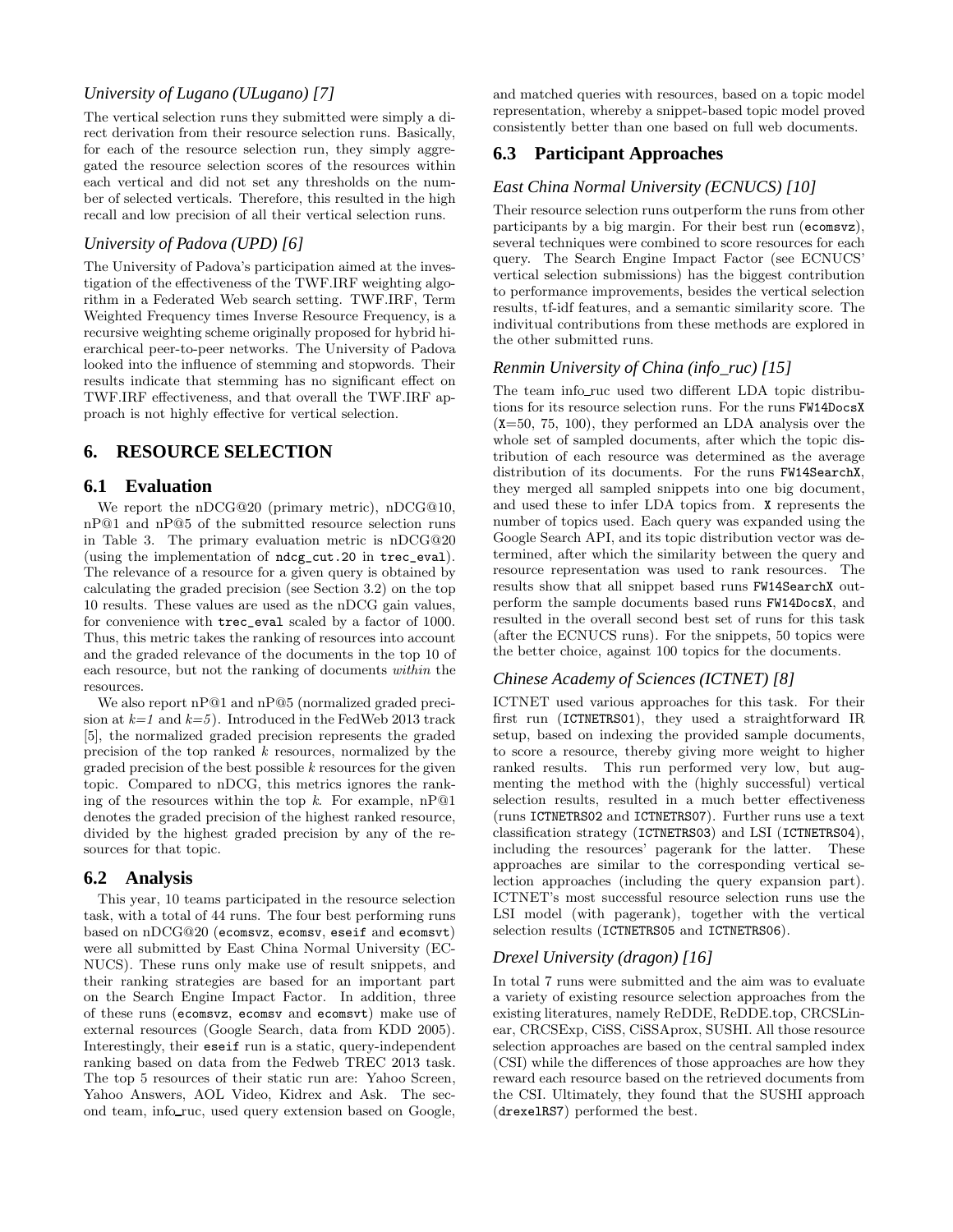|               | Task 1: Resource Selection |                |                |                |                |                                                  |
|---------------|----------------------------|----------------|----------------|----------------|----------------|--------------------------------------------------|
| Group ID      | Run ID                     | nDCG@20        | nDCG@10        | nP@1           | nP@5           | resources used                                   |
|               | ecomsv                     | 0.700          | 0.601          | 0.525          | 0.579          | snippets, Google search, KDD 2005                |
|               | ecomsvt                    | 0.626          | 0.506          | 0.273          | 0.491          | snippets, Google search, KDD 2005                |
|               | ecomsvz                    | 0.712          | 0.624          | 0.535          | 0.604          | snippets, Google search, KDD 2005                |
| <b>ECNUCS</b> | eseif                      | 0.651          | 0.623          | 0.306          | 0.546          | snippets                                         |
|               | esmimax                    | 0.299          | 0.261          | 0.222          | 0.265          | snippets, Google search                          |
|               | etfidf                     | 0.157          | 0.113          | 0.093          | 0.113          | snippets                                         |
|               |                            |                |                |                |                |                                                  |
|               | ICTNETRS01<br>ICTNETRS02   | 0.268<br>0.365 | 0.226<br>0.322 | 0.163<br>0.289 | 0.193<br>0.324 | documents<br>documents, Google API, NLTK, GENSIM |
|               | ICTNETRS03                 |                |                |                |                | documents, Google API, NLTK, GENSIM, WEKA        |
| <b>ICTNET</b> |                            | 0.400          | 0.340          | 0.160          | 0.351          |                                                  |
|               | ICTNETRS04                 | 0.362          | 0.306          | 0.116          | 0.290          | documents, Google API, NLTK, GENSIM              |
|               | ICTNETRS05                 | 0.436          | 0.391          | 0.489          | 0.377          | documents, Google API, NLTK, GENSIM              |
|               | ICTNETRS06                 | 0.428          | 0.372          | 0.521          | 0.345          | documents, Google API, NLTK, GENSIM              |
|               | ICTNETRS07                 | 0.373          | 0.334          | 0.267          | 0.334          | documents, Google API, NLTK, GENSIM              |
|               | NTNUiSrs1                  | 0.306          | 0.225          | 0.148          | 0.195          | documents                                        |
| <b>NTNUiS</b> | NTNUiSrs2                  | 0.348          | 0.281          | 0.206          | 0.257          | snippets, documents                              |
|               | NTNUiSrs3                  | 0.248          | 0.205          | 0.202          | 0.189          | snippets, documents                              |
|               | ULuganoColL2               | 0.297          | 0.189          | 0.148          | 0.158          | documents, SentiWordNet                          |
| ULugano       | ULuganoDFR                 | 0.304          | 0.193          | 0.137          | 0.164          | documents                                        |
|               | ULuganoDocL2               | 0.301          | 0.193          | 0.137          | 0.160          | documents, SentiWordNet                          |
|               | UPDFW14r1ksm               | 0.292          | 0.209          | 0.148          | 0.180          | documents                                        |
| <b>UPD</b>    | UPDFW14tiknm               | 0.278          | 0.209          | 0.118          | 0.191          | documents                                        |
|               | UPDFW14tiksm               | 0.310          | 0.223          | 0.126          | 0.188          | documents                                        |
|               | UPDFW14tinnm               | 0.281          | 0.212          | 0.134          | 0.201          |                                                  |
|               |                            |                | 0.221          |                |                | snippets, documents                              |
|               | UPDFW14tinsm               | 0.306          | 0.212          | 0.153          | 0.197          | documents                                        |
|               | UPDFW14tipnm               | 0.280          |                | 0.115          | 0.191          | snippets, documents                              |
|               | UPDFW14tipsm               | 0.311          | 0.226          | 0.123          | 0.187          | documents                                        |
|               | drexelRS1                  | 0.389          | 0.348          | 0.222          | 0.318          | documents                                        |
|               | drexelRS2                  | 0.328          | 0.227          | 0.125          | 0.180          | documents                                        |
|               | drexelRS3                  | 0.333          | 0.229          | 0.125          | 0.179          | documents                                        |
| dragon        | drexelRS4                  | 0.333          | 0.229          | 0.125          | 0.180          | documents                                        |
|               | drexelRS5                  | 0.342          | 0.241          | 0.135          | 0.211          | documents                                        |
|               | drexelRS6                  | 0.382          | 0.284          | 0.201          | 0.250          | documents                                        |
|               | drexelRS7                  | 0.422          | $\,0.359\,$    | $\,0.293\,$    | $\!0.314$      | documents                                        |
|               | FW14Docs100                | 0.444          | 0.337          | 0.165          | 0.239          | documents                                        |
|               | FW14Docs50                 | 0.419          | 0.292          | 0.174          | 0.203          | documents, Google API                            |
|               | FW14Docs75                 | 0.422          | 0.306          | 0.106          | 0.198          | documents, Google API                            |
| info_ruc      | FW14Search100              | 0.505          | 0.425          | 0.278          | 0.384          | snippets, Google API                             |
|               | FW14Search50               | $0.517\,$      | 0.426          | 0.271          | $0.404\,$      | snippets, Google API                             |
|               | FW14Search75               | 0.461          | 0.366          | 0.256          | 0.345          | snippets, Google API                             |
|               | udelftrsbs                 | $0.355\,$      | 0.272          | 0.166          | 0.255          | documents                                        |
| udel          | udelftrssn                 | $0.216\,$      | $0.174\,$      | 0.147          | $0.149\,$      | snippets                                         |
|               |                            |                |                |                |                |                                                  |
| uiucGSLIS     | uiucGSLISf1                | 0.348          | 0.249          | $0.101\,$      | 0.212          | documents                                        |
|               | uiucGSLISf2                | $\,0.361\,$    | $0.274\,$      | $0.179\,$      | $\rm 0.213$    | documents                                        |
| ut            | UTTailyG2000               | 0.323          | 0.251          | 0.143          | 0.224          | documents                                        |

Table 3: Results for the Resource Selection task.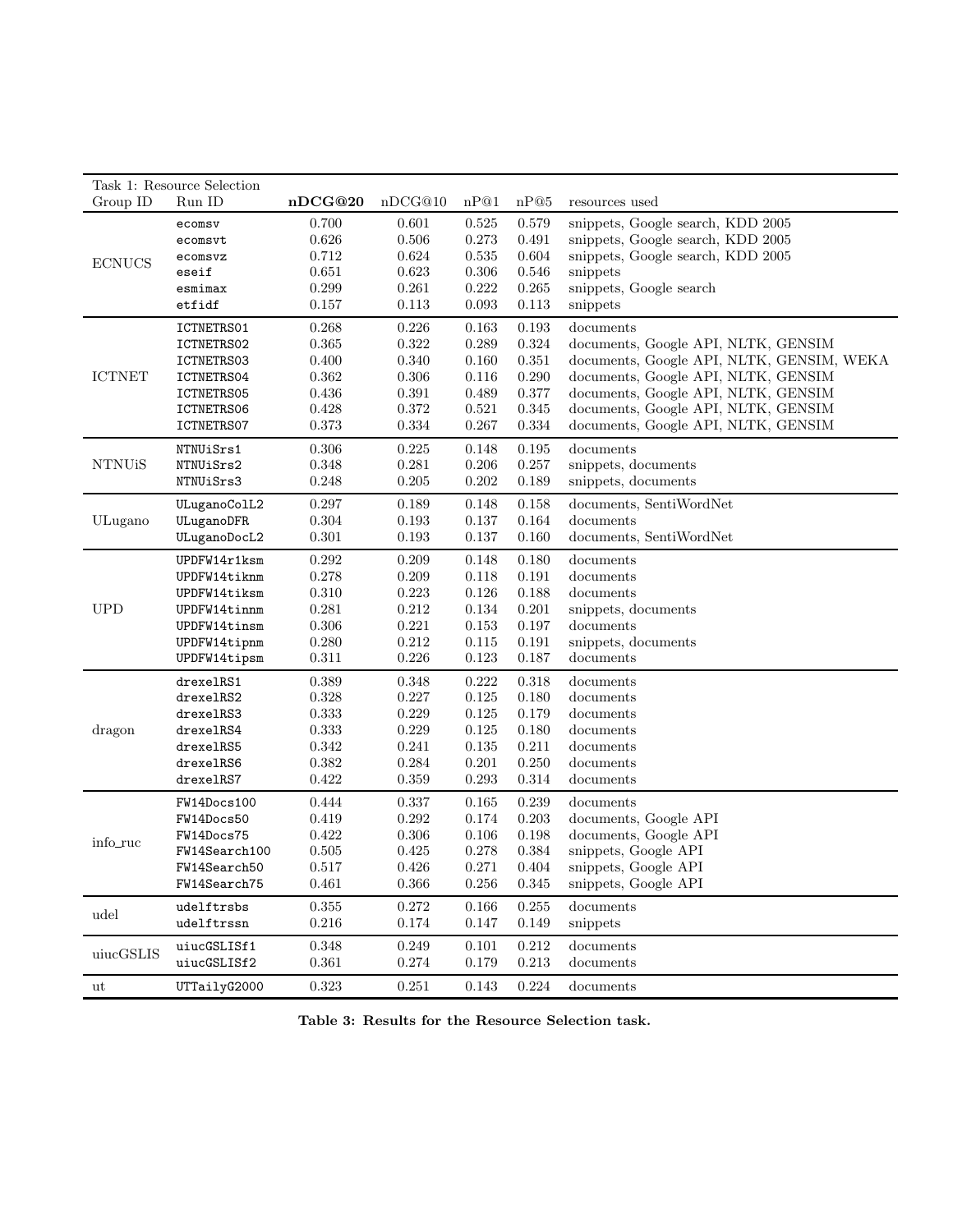# *University of Illinois (uiucGSLIS) [14]*

The team from Illinois submitted 2 runs. The first (uiucGSLISf1) ranks resources by their query clarity (defined as the KL-divergence between the query and collection language models). The second (uiucGLSISf2) uses the 'collection frequency - inverse document frequency' score, with slightly better results.

#### *University of Delaware (udel) [1]*

The udel team selected resources for a particular query, based on their contribution to those 100 results that were ranked highest according to the query-likelyhood model for the given query. By repeating the experiment based on an index of snippets (with the run udelftrssn), and one based on sampled pages (udelftrsbs), the best performance was reached for the one based on full sampled pages.

#### *University of Stavanger (NTNUiS) [2]*

In the previous edition of the track, NTNUiS experimented with two approaches: Collection-Centric and Document-Centric models. This year, they explored learning to rank to combine these strategies. A learning to rank model trained on data from Fedweb'13 (run NTNUiSrs2) performed best. However, a model trained on data from both Fedweb'12 and Fedweb'13 performed worse, achieving even a lower performance than their baseline approach (NTNUiSrs1) that only uses a document-centric model.

### *University of Twente (ut) [9]*

The run UTTailyG2000 was based on the Taily system, originally designed for efficient shard selection for centralized search.

#### *University of Padova (UPD) [6]*

Besides vertical selection, the University of Padova also investigated the TWF.IRF scheme for resource selection. They showed that stemming has no significant influence on the effectiveness, whereas stop-word removal does improve the TWF.IRF ranking.

#### *University of Lugano (ULugano) [7]*

Their resource selection runs followed approaches that combine relevance and opinion. The relevance of the resource were calculated by the ReDDE resource selection method on the sampled representation of the resources while the opinion mining was based on counting the number of sentiment terms (defined by the external resource SentiWordNet) appearing in documents of each resource. They ultimately submitted three runs, among which ULuganoDFR only utilized a traditional resource selection approach, whereas the other two runs (ULuganoColL2 and ULuganoDocL2) utilized different ways to re-rank based on opinions. However, in the experiments, the opinions do not seem to improve the resource selection performance.

# **7. RESULTS MERGING**

#### **7.1 Evaluation**

An important new condition in the Results Merging task, as compared to the analogous FedWeb 2013 task, is the requirement that each Results Merging run had to be based on a particular Resource Selection run. More in particular,

only results from the top 20 highest ranked resources in the selection run were allowed in the merging run. Additionally, participants were asked to submit at least one run based on the Resource Selection baseline run provided by the organizers. The evaluation results for the results merging task are shown in Table 4 (runs based on provided baseline) and Table 5 (runs based on participants own resource selection runs), displaying for a number of metrics the average per run over all topics.

Different evaluation measures are shown:

- 1. nDCG@20 (official RS metric), with the gain of duplicates set to zero (see below), and where the reference covers all results over all resources.
- 2. nDCG@100: analogous.
- 3. nDCG@20 dups: analogous to nDCG@20, but without penalizing duplicates.
- 4. nDCG@20 loc: again an nDCG@20 measure, with duplicate penalty, whereby all results not originating from the top 20 resources of the chosen selection run, are considered non-relevant.
- 5. nDCG-IA@20: intent-aware nDCG@20 (see [19]), again with duplicate penalty and possibly relevant results from all resources, where each vertical intent is weighted by the corresponding intent probability.

Penalizing duplicates means that after the first occurrence of a particular result in the merged list for a query, all consecutive results that refer to the same web page as that first result, receive the default relevance level of non-relevance. The goal of reporting the nDCG@20 loc measure is to allow comparing reranking strategies only, not influenced by the quality of the corresponding resource selection run, and where an ideal ranking leads to a value of 1. The other reported nDCG@20 values measure the total effectiveness of both the selection and the merging strategies. For ideal ranking, given a selection run, the highest possible value may well be below one, as the denominator can contain contributions from resources outside of the considered 20. The vertical intent probabilities for the nDCG-IA@20 measure are calculated as follows: (i) the quality of each vertical is quantified by the maximum score of the resource the vertical contains, where the score of each resource is measured by the graded precision of the top retrieved documents in the resource, and (ii) the vertical intent probability is obtained by normalizing the vertical score obtained in (i) across all the verticals.

#### **7.2 Analysis**

The top 5 performing runs overall are by ICTNET (ICTNETRM06, ICTNETRM07, ICTNETRM04, ICTNETRM05, ICT-NETRM03). These runs were based on the official baseline, which the organizers has chosen as ICTNET's ICTNETRS06 run. Interestingly, the higest ranked run ICTNETRM06 (according to the official metric) was obtained by removing duplicates from the already high-scoring run ICTNETRM05, with a resulting increase in nDCG@20 of 5%. Note that the score from ICTNETRM06 according to the official metric remains almost constant, compared to the metric nDCG@20 dups that does include the gain from duplicates, whereas ICTNETRM05 would be rated 14% higher. This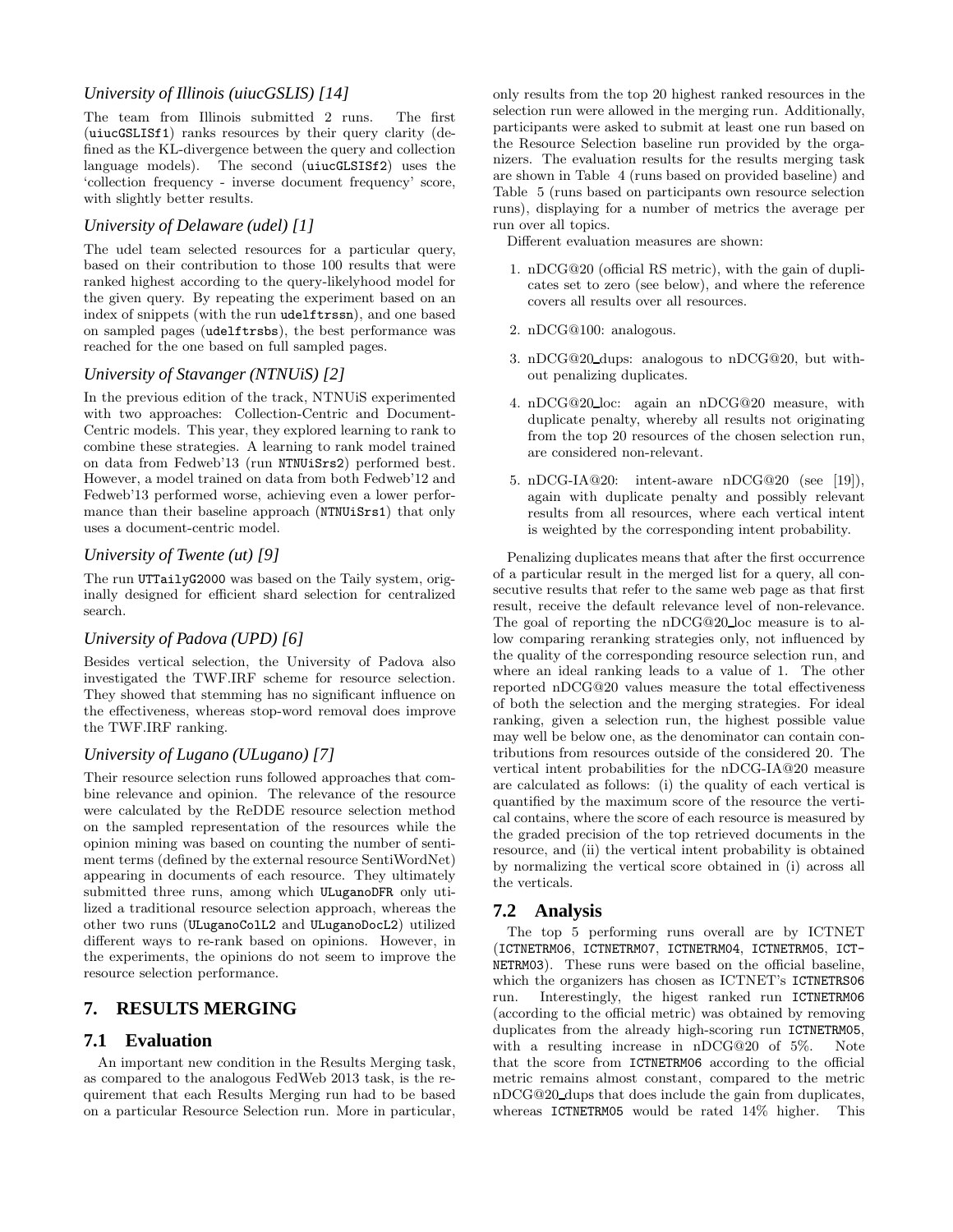| Task 3: Results Merging |                   |         |          |                |                 |                   |              |
|-------------------------|-------------------|---------|----------|----------------|-----------------|-------------------|--------------|
| Group ID                | Run ID            | nDCG@20 | nDCG@100 | $nDCG@20$ dups | $nDCG@20_{loc}$ | $nDCG@100\_{loc}$ | $nDCG-IA@20$ |
|                         | googTermWise7     | 0.286   | 0.319    | 0.320          | 0.395           | 0.632             | 0.102        |
|                         | googUniform7      | 0.285   | 0.318    | 0.322          | 0.389           | 0.628             | 0.101        |
| CMU <sub>LTI</sub>      | plain             | 0.277   | 0.316    | 0.312          | 0.379           | 0.623             | 0.098        |
|                         | sdm5              | 0.276   | 0.315    | 0.315          | 0.379           | 0.623             | 0.096        |
| <b>ECNUCS</b>           | basedef           | 0.289   | 0.300    | 0.336          | 0.397           | 0.593             | 0.095        |
|                         | ICTNETRM01        | 0.247   | 0.307    | 0.361          | 0.338           | 0.599             | 0.080        |
|                         | ICTNETRM02        | 0.309   | 0.305    | 0.314          | 0.362           | 0.512             | 0.095        |
| <b>ICTNET</b>           | ICTNETRM03        | 0.348   | 0.311    | 0.350          | 0.405           | 0.522             | 0.111        |
|                         | ICTNETRM04        | 0.381   | 0.271    | 0.386          | 0.451           | 0.456             | 0.121        |
|                         | ICTNETRM05        | 0.354   | 0.354    | 0.492          | 0.497           | 0.706             | 0.123        |
|                         | ICTNETRM06        | 0.402   | 0.338    | 0.407          | 0.473           | 0.571             | 0.132        |
|                         | ICTNETRM07        | 0.386   | 0.331    | 0.390          | 0.451           | 0.557             | 0.123        |
|                         | SCUTKapok1        | 0.313   | 0.293    | 0.316          | 0.367           | 0.492             | 0.097        |
|                         | SCUTKapok2        | 0.319   | 0.316    | 0.361          | 0.442           | 0.624             | 0.106        |
|                         | SCUTKapok3        | 0.314   | 0.294    | 0.317          | 0.367           | 0.491             | 0.097        |
| SCUTKapok               | SCUTKapok4        | 0.318   | 0.299    | 0.320          | 0.370           | 0.497             | 0.099        |
|                         | SCUTKapok5        | 0.320   | 0.321    | 0.344          | 0.442           | 0.629             | 0.102        |
|                         | SCUTKapok6        | 0.323   | 0.298    | 0.325          | 0.377           | 0.497             | 0.101        |
|                         | SCUTKapok7        | 0.322   | 0.320    | 0.361          | 0.446           | 0.627             | 0.107        |
|                         | ULugFWBsNoOp      | 0.251   | 0.296    | 0.304          | 0.355           | 0.588             | 0.083        |
| ULugano                 | <b>ULugFWBsOp</b> | 0.224   | 0.273    | 0.271          | 0.314           | 0.545             | 0.072        |
|                         | FW14basemR        | 0.322   | 0.318    | 0.361          | 0.446           | 0.626             | 0.107        |
| dragon                  | FW14basemW        | 0.260   | 0.298    | 0.312          | 0.367           | 0.592             | 0.086        |

Table 4: Results for the Results Merging task based on the official baseline run.

|          | Task 3: Results Merging  |                |                |                |                       |                   |                |
|----------|--------------------------|----------------|----------------|----------------|-----------------------|-------------------|----------------|
| Group ID | Run ID                   | nDCG@20        | nDCG@100       | nDCG@20_dups   | $nDCG@20\_\text{loc}$ | $nDCG@100\_{loc}$ | $nDCG-IA@20$   |
| ULugano  | ULugDFRNoOp<br>ULugDFROp | 0.156<br>0.146 | 0.204<br>0.195 | 0.157<br>0.149 | 0.193<br>0.180        | 0.362<br>0.346    | 0.035<br>0.033 |
|          | $d$ rexel $RS1mR$        | 0.219          | 0.298          | 0.222          | 0.264                 | 0.491             | 0.059          |
|          | drexelRS4mW              | 0.144          | 0.244          | 0.148          | 0.177                 | 0.420             | 0.036          |
| dragon   | drexelRS6mR              | 0.198          | 0.270          | 0.194          | 0.232                 | 0.443             | 0.050          |
|          | drexelRS6mW              | 0.196          | 0.270          | 0.193          | 0.231                 | 0.444             | 0.049          |
|          | drexelRS7mW              | 0.250          | 0.305          | 0.249          | 0.318                 | 0.535             | 0.070          |

Table 5: Results for the Results Merging task not based on the official baseline run.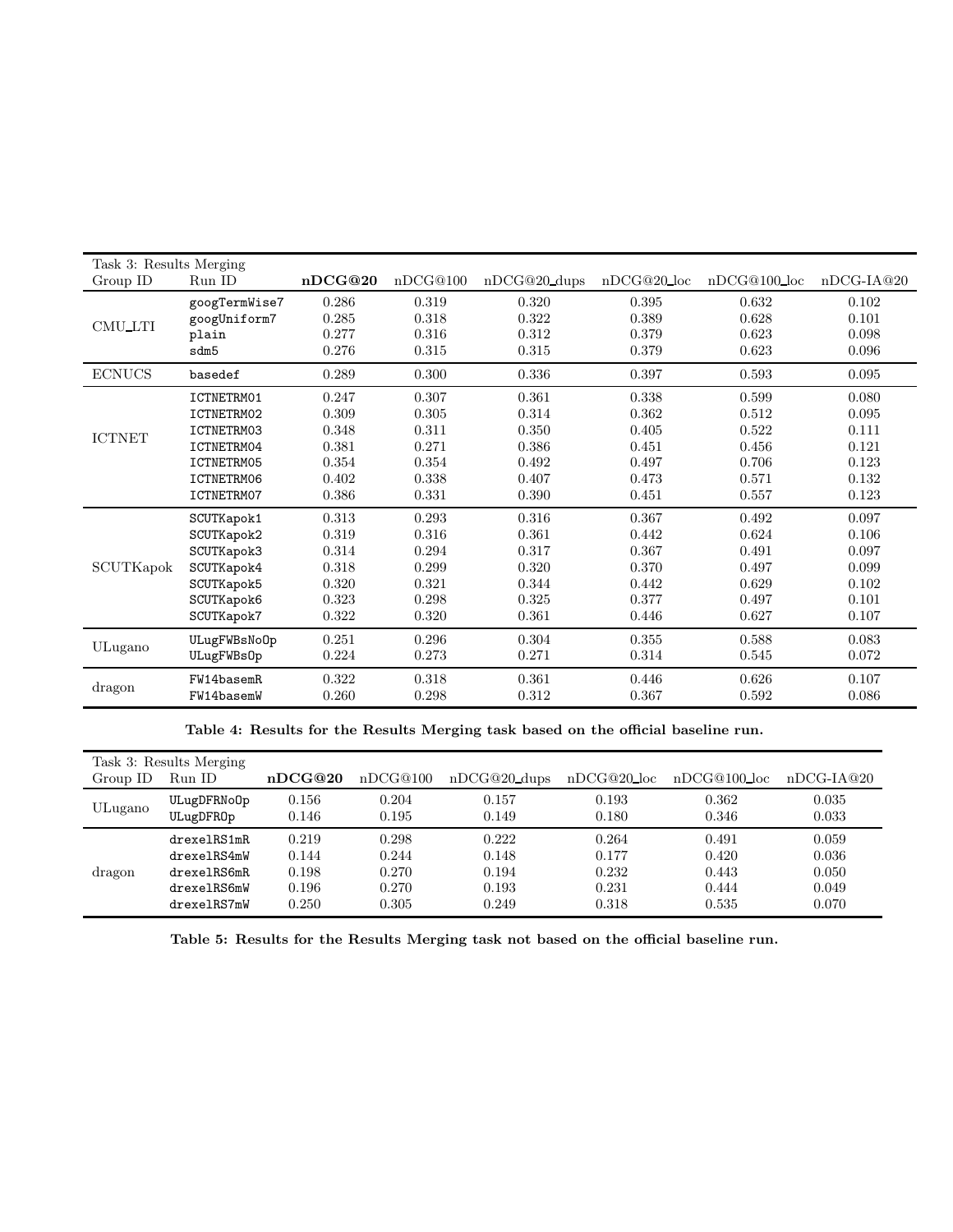confirms the intuitive idea that among the highly relevant (and hence top ranked) results, there are many duplicates (most likely returned by different resources).

The teams SCUTKapok (SCUTKapok6, SCUTKapok7) and dragon (FW14basemR) perform well as well, based on variations on round robin merging, and normalizing document scores based on the resource selection results, respectively.

We further note that the ranking of all submitted runs based on the intent-aware metric nDCG-IA@20 highly correlates with the nDCG@20-based ranking (rank correlation  $\rho = 0.95$ . Also, despite the clear absolute benefit of removing duplicates (with regard to the official metric nDCG@20), the rank correlation between systems scored on nDCG@20 vs. nDCG@20\_dups is high, too ( $\rho = 0.89$ ). The metric nDCG@20 loc, only measuring the reranking capabilities of the proposed methods, independent of the quality of the underlying resource selection baseline, highly correlates with nDCG@20 as well ( $\rho = 0.91$ ). It can also be observed that the correlation when comparing the rank order of runs for nDCG@20 with nDCG@100 is less strong ( $\rho = 0.66$ ).

# **7.3 Participant Approaches**

#### *Chinese Academy of Sciences (ICTNET) [8]*

ICTNET proposed various methods for this task, as in the vertical selection and resource selection tasks. Their lowest performant run (ICTNETRM01) is based on IR heuristics, but they also submitted a variant with duplicates filtered out (ICTNETRM02), scoring significantly higher. They again used the resources' pagerank and the LSI model (runs ICTNETRM03 and ICTNETRM04). Their most successful runs however (also the overall best performing runs), were obtained by combining these methods using an ensemble method (ICTNETRM05, ICTNETRM06, ICTNETRM07), whereby the run without duplicates scores best (ICTNETRM06).

#### *South China University of Technology (SCUTKapok) [17]*

The team from South China University of Technology has investigated various alterations to the basic round robin method, with significant improvements by taking into account the resource selection baseline, the verticals the resources belong to, and removing duplicates.

#### *Drexel University (dragon) [16]*

Their result merging runs were based on normalizing the document score based on the resource score by a simple multiplication. The resource score was determined by the resource selection approach (based on either the raw score or the resource ranking position). On the other side, the document score was based on its reciprocal rank of the selected resource. Ultimately, the rank based resource score combined with the document score on the RS baseline provided by the FedWeb team performed the best (drexelRS7mW).

#### *East China Normal University (ECNUCS) [10]*

The ECNUCS results merging run (basedef) simply returns the output of the official FedWeb resource selection baseline.

#### *Carnegie Mellon University (CMU\_LTI) [13]*

They only participated in the results merging task and submitted several runs based on the baseline. For their baseline run, they used language modeling with Dirichlet smoothing by indexing the search result snippets using the Indri toolkit. In addition, they experimented with a sequential dependence model (sdm5) where the similarity is not only based on individual terms, but also on bigrams (exact match and unordered window). They also explored query expansion using word-vector representations released by Google (googUniform7 and googTermWise7). While the SDM model performed best on the FedWeb13 dataset, the query expansion strategies performed slightly better on the FedWeb14 dataset.

### *University of Lugano (ULugano) [7]*

The four submitted runs were intended to experiment whether diversifying the final merged result list to cover different sentiments, namely positive, negative and neutral, would be helpful. Therefore, both relevance and opinion scores of documents were considered when conducting result merging and a retrieval-interpolated diversification approach was utilized. The differences of the four submitted runs were based on whether they included sentiment diversification or not, and which resource selection baseline they utilized. However, opinion diversification did not boost the performance.

# **8. CONCLUSIONS**

In FedWeb 2014, the second and final edition of the TREC Federated Web Search Track, 12 teams participated in one or more of the challenges Vertical Selection, Resource Selection, and Results Merging, with a total of 106 submitted system runs. We introduced an online evaluation system for system preparations, which turned out a success and in our opinion led to an increased effort into composing wellperforming runs. This year's most effective methods are in general more complicated, as compared to the FedWeb 2013 submissions, with the appearance of a number of machine learning methods, besides more traditional information retrieval methods.

We discussed the creation of the FedWeb 2014 dataset and relevance judgments, analyzed the relevance distributions over the test topics and different verticals in our system of 149 online search engines, and for each of the main tasks, listed the performance of the submitted runs, as a set of several evaluation measures. With the individual descriptions of the participants' approaches, this overview paper also provides insights into which methods are best suited for the different tasks.

# **9. ACKNOWLEDGMENTS**

This work was funded by the Folktales As Classifiable Texts (FACT) project in The Netherlands, by the Dutch national project COMMIT, and by Ghent University - iMinds in Belgium.

# **10. REFERENCES**

- [1] A. Bah, K. Sabhnani, M. Zengin, and B. Carterette. University of delaware at TREC 2014. In The 23rd Text Retrieval Conference (TREC), 2014.
- [2] K. Balog. NTNUiS at the TREC 2014 federated web search track. In The 23rd Text Retrieval Conference (TREC), 2014.
- [3] S. Brin and L. Page. The anatomy of a large-scale hypertextual web search engine. In Proceedings of the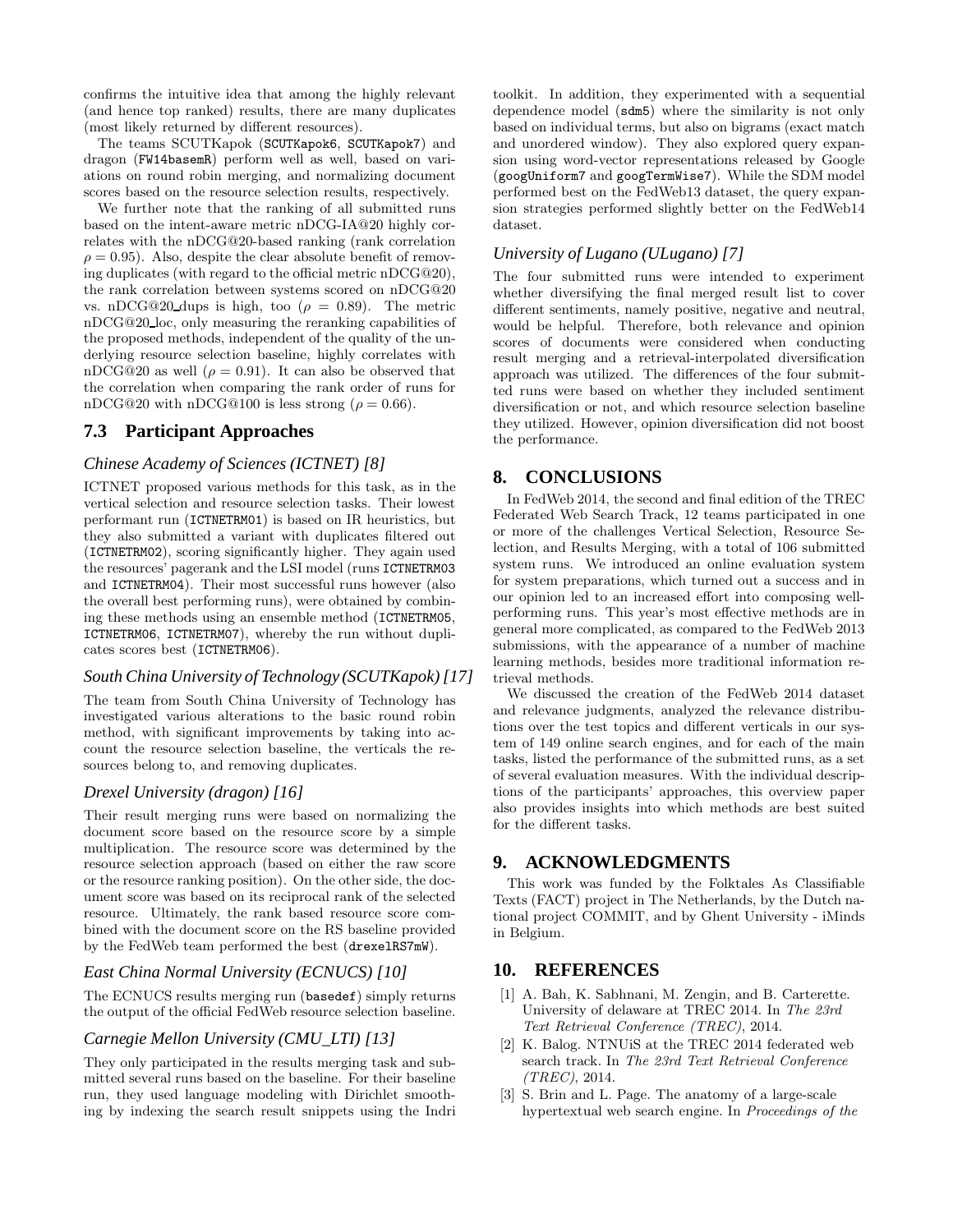7th International World Wide Web Conference, WWW '98, 1998.

- [4] T. Demeester, R. Aly, D. Hiemstra, D. Nguyen, D. Trieschnigg, and C. Develder. Exploiting user disagreement for web search evaluation: An experimental approach. In Proceedings of the 7th ACM International Conference on Web Search and Data Mining (WSDM 2014), pages 33–42. ACM, 2014.
- [5] T. Demeester, D. Trieschnigg, D. Nguyen, and D. Hiemstra. Overview of the trec 2013 federated web search track. In The 22nd Text Retrieval Conference (TREC 2013), 2013.
- [6] E. Di Buccio and M. Melucci. University of padova at TREC 2014: Federated web search track. In The 23rd Text Retrieval Conference (TREC), 2014.
- [7] A. Giachanou, I. Markov, and F. Crestani. Opinions in federated search: University of lugano at TREC 2014 federated web search track. In The 23rd Text Retrieval Conference (TREC), 2014.
- [8] F. Guan, S. Zhang, C. Liu, X. Yu, Y. Liu, and X. Cheng. ICTNET at federated web search track 2014. In The 23rd Text Retrieval Conference (TREC), 2014.
- [9] D. Hiemstra and R. Aly. U. twente at trec 2014 two selfless contributions to web search evaluation. In The 23rd Text Retrieval Conference (TREC), 2014.
- [10] S. Jin and M. Lan. Simple may be best a simple and effective method for federated web search via search engine impact factor estimation. In The 23rd Text Retrieval Conference (TREC), 2014.
- [11] J. Kekäläinen and K. Järvelin. Using Graded Relevance Assessments in IR Evaluation. Journal of the American Society for Information Science and Technology, 53(13):1120–1129, 2002.
- [12] Y. Li, Z. Zheng, and H. Dai. Kdd cup-2005 report: Facing a great challenge. SIGKDD Explorations, 7(2):91–99, 2005.
- [13] S. Palakodety and J. Callan. Query transformations for result merging. In The 23rd Text Retrieval Conference (TREC), 2014.
- [14] G. Sherman, M. Efron, and C. Willis. The university of illinois' graduate school of library and information science at TREC 2014. In The 23rd Text Retrieval Conference (TREC), 2014.
- [15] Q. Wang, S. Shi, and W. Cao. RUC at TREC 2014: Select resources using topic models. In The 23rd Text Retrieval Conference (TREC), 2014.
- [16] H. Zhao and X. Hu. Drexel at TREC 2014 federated web search track. In The 23rd Text Retrieval Conference (TREC), 2014.
- [17] J. Zhou, Y. Xie, S. Dong, and Z. Chen. SCUTKapok at the TREC 2014 federated web task. In The 23rd Text Retrieval Conference (TREC), 2014.
- [18] K. Zhou, T. Demeester, D. Nguyen, D. Hiemstra, and D. Trieschnigg. Aligning vertical collection relevance with user intent. In ACM International Conference on Information and Knowledge Management (CIKM 2014), 2014.
- [19] K. Zhou, M. Lalmas, T. Sakai, R. Cummins, and J. M. Jose. On the Reliability and Intuitiveness of Aggregated Search Metrics. In ACM International

Conference on Information and Knowledge Management (CIKM 2013), 2013.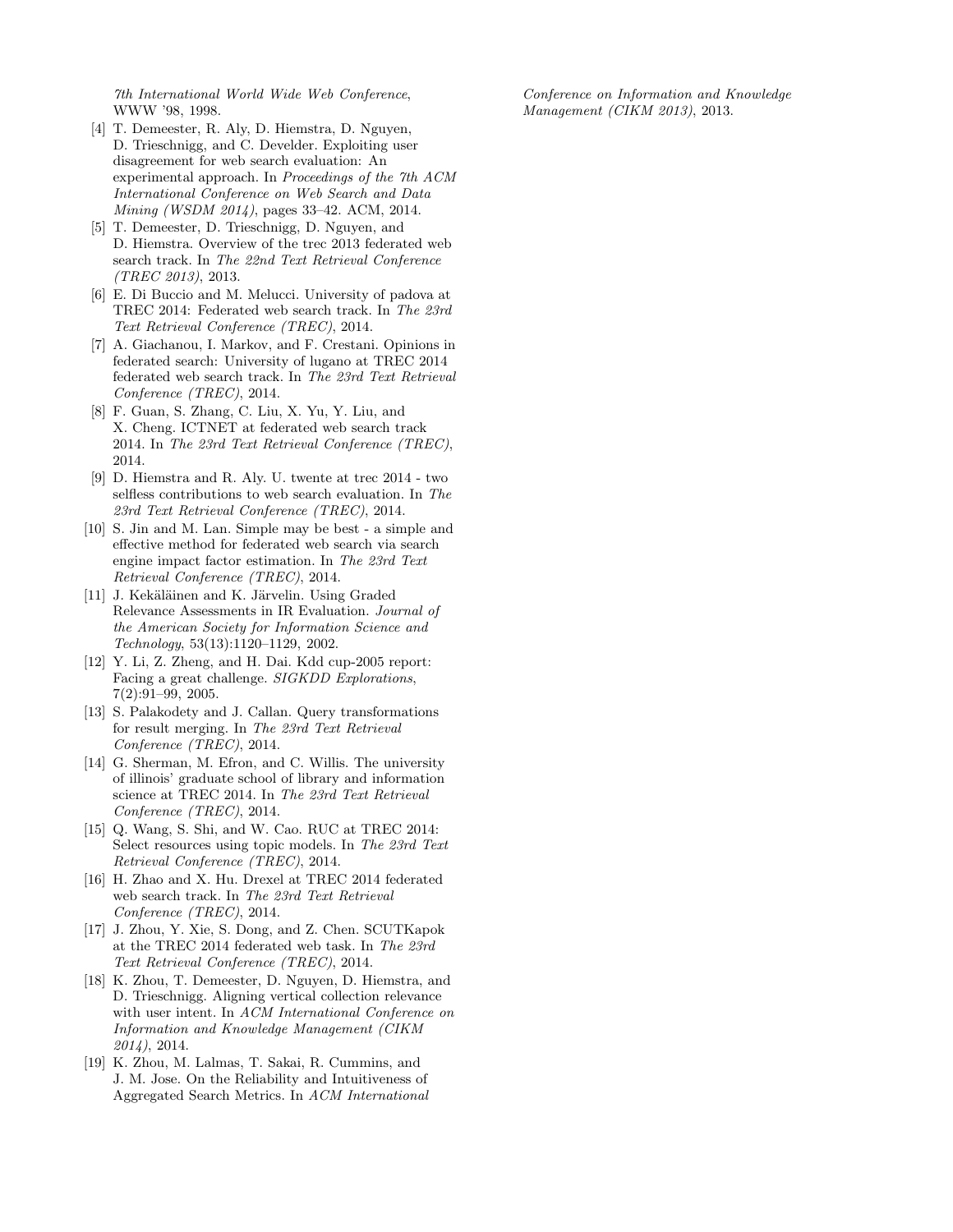# **APPENDIX**

# **A. FEDWEB 2014 SEARCH ENGINES**

| ID           | Name                                | Vertical                     | ID           | Name                          | Vertical                         |
|--------------|-------------------------------------|------------------------------|--------------|-------------------------------|----------------------------------|
| e001         | arXiv.org                           | Academic                     | e100         | Chronicling America           | News                             |
| e002         | CCSB                                | Academic                     | e101         | <b>CNN</b>                    | News                             |
| e003         | <b>CERN</b> Documents               | Academic                     | e102         | Forbes                        | News                             |
| e004         | CiteSeerX                           | Academic                     | e104         | <b>JSOnline</b>               | News                             |
| e005<br>e007 | CiteULike<br>eScholarship           | Academic<br>Academic         | e106<br>e108 | Slate<br>The Street           | News<br>News                     |
| e008         | <b>KFUPM</b> ePrints                | Academic                     | e109         | Washington post               | News                             |
| e009         | <b>MPRA</b>                         | Academic                     | e110         | HNSearch                      | Shopping                         |
| e010         | MS Academic                         | Academic                     | e111         | Slashdot                      | News                             |
| e011         | Nature                              | Academic                     | e112         | The Register                  | News                             |
| e012         | Organic Eprints                     | Academic                     | e113         | DeviantArt                    | Photo/Pictures                   |
| e013         | SpringerLink                        | Academic                     | e114         | Flickr                        | Photo/Pictures                   |
| e014         | U. Twente                           | Academic                     | e115         | Fotolia                       | Photo/Pictures                   |
| e015         | UAB Digital                         | Academic                     | e117         | Getty Images                  | Photo/Pictures                   |
| e016         | UQ eSpace                           | Academic                     | e118         | IconFinder                    | Photo/Pictures                   |
| e017<br>e018 | PubMed<br>LastFM                    | Academic<br>Audio            | e119<br>e120 | NYPL Gallery<br>OpenClipArt   | Photo/Pictures<br>Photo/Pictures |
| e019         | LYRICSnMUSIC                        | Audio                        | e121         | Photobucket                   | Photo/Pictures                   |
| e020         | Comedy Central                      | Video                        | e122         | Picasa                        | Photo/Pictures                   |
| e021         | Dailymotion                         | Video                        | e123         | Picsearch                     | Photo/Pictures                   |
| e022         | YouTube                             | Video                        | e124         | Wikimedia                     | Photo/Pictures                   |
| e023         | Google Blogs                        | Blogs                        | e126         | Funny or Die                  | Video                            |
| e024         | LinkedIn Blog                       | Blogs                        | e127         | 4Shared                       | General                          |
| e025         | Tumblr                              | Blogs                        | e128         | AllExperts                    | Q&A                              |
| e026         | WordPress                           | <b>Blogs</b>                 | e129         | Answers.com                   | Q&A                              |
| e028         | Goodreads                           | Books                        | e130         | Chacha                        | Q&A                              |
| e029         | Google Books                        | Books                        | e131         | StackOverflow                 | Q&A                              |
| e030         | NCSU Library<br>IMDb                | Academic                     | e132         | Yahoo Answers                 | Q&A                              |
| e032<br>e033 | Wikibooks                           | Encyclopedia<br>Encyclopedia | e133<br>e134 | MetaOptimize<br>HowStuffWorks | Q&A<br>Encyclopedia              |
| e034         | Wikipedia                           | Encyclopedia                 | e135         | AllRecipes                    | Recipes                          |
| e036         | Wikispecies                         | Encyclopedia                 | e136         | Cooking.com                   | Recipes                          |
| e037         | Wiktionary                          | Encyclopedia                 | e137         | Food Network                  | Recipes                          |
| e038         | E! Online                           | Entertainment                | e138         | Food.com                      | Recipes                          |
| e039         | Entertainment Weekly                | Entertainment                | e139         | Meals.com                     | Recipes                          |
| e041         | TMZ                                 | Entertainment                | e140         | Amazon                        | Shopping                         |
| e043         | Addicting games                     | Games                        | e141         | ASOS                          | Shopping                         |
| e044         | Amorgames                           | Games                        | e142         | Craigslist                    | Shopping                         |
| e045         | Crazy monkey games                  | Games                        | e143         | eBay                          | Shopping                         |
| e047         | GameNode                            | Games                        | e144         | Overstock                     | Shopping                         |
| e048<br>e049 | Games.com<br>Miniclip               | Games<br>Games               | e145<br>e146 | Powell's<br>Pronto            | Shopping<br>Shopping             |
| e050         | About.com                           | Encyclopedia                 | e147         | Target                        | Shopping                         |
| e052         | Ask                                 | General                      | e148         | Yahoo! Shopping               | Shopping                         |
| e055         | CMU ClueWeb                         | General                      | e152         | Myspace                       | Social                           |
| e057         | Gigablast                           | General                      | e153         | Reddit                        | Social                           |
| e062         | Baidu                               | General                      | e154         | Tweepz                        | Social                           |
| e063         | Centers for Disease Control and     | Health                       | e156         | $_{\text{Cnet}}$              | Software                         |
|              | Prevention                          |                              |              |                               |                                  |
| e064         | Family Practice notebook            | Health                       | e157         | GitHub                        | Software                         |
| e065         | Health Finder                       | Health                       | e158         | SourceForge                   | Software                         |
| e066         | HealthCentral                       | Health                       | e159         | bleacher report               | Sports                           |
| e067<br>e068 | HealthLine<br>Healthlinks.net       | Health<br>Health             | e160<br>e161 | ESPN<br>Fox Sports            | Sports<br>Sports                 |
| e070         | Mavo Clinic                         | Health                       | e163         | NHL                           | Sports                           |
| e071         | MedicineNet                         | Health                       | e164         | SB nation                     | Sports                           |
| e072         | MedlinePlus                         | Health                       | e165         | Sporting news                 | Sports                           |
| e075         | University of Iowa hospitals and    | Health                       | e166         | WWE                           | $_{\rm Sports}$                  |
|              | clinics                             |                              |              |                               |                                  |
| e076         | WebMD                               | Health                       | e167         | Ars Technica                  | Tech                             |
| e077         | Glassdoor                           | Jobs                         | e168         | <b>CNET</b>                   | Tech                             |
| eU78         | Jobsite                             | Jobs                         | e169         | Technet                       | Tech                             |
| e079         | LinkedIn Jobs                       | Jobs                         | e170         | Technorati                    | Tech                             |
| e080         | Simply Hired                        | Jobs                         | e171         | TechRepublic                  | Tech                             |
| e081         | USAJobs<br>Comedy Central Jokes.com | Jobs                         | e172         | TripAdvisor                   | Travel<br>Travel                 |
| e082<br>e083 | Kickass jokes                       | Jokes<br>Jokes               | e173         | Wiki Travel<br>5min.com       | Video                            |
| e085         | Cartoon Network                     | Kids                         | e174<br>e175 | AOL Video                     | General                          |
| e086         | Disney Family                       | Kids                         | e176         | Google Videos                 | Video                            |
| e087         | Factmonster                         | Kids                         | e178         | MeFeedia                      | Video                            |
| e088         | Kidrex                              | Kids                         | e179         | Metacafe                      | Video                            |
| e089         | KidsClicks!                         | Kids                         | e181         | National geographic           | General                          |
| e090         | Nick jr                             | Kids                         | e182         | Veoh                          | Video                            |
| $\rm e092$   | OER Commons                         | Encyclopedia                 | e184         | Vimeo                         | Video                            |
| e093         | Quintura Kids                       | Kids                         | e185         | Yahoo Screen                  | Video                            |
| e095         | Foursquare                          | Local                        | e200         | BigWeb                        | General                          |
| e098         | BBC                                 | News                         |              |                               |                                  |